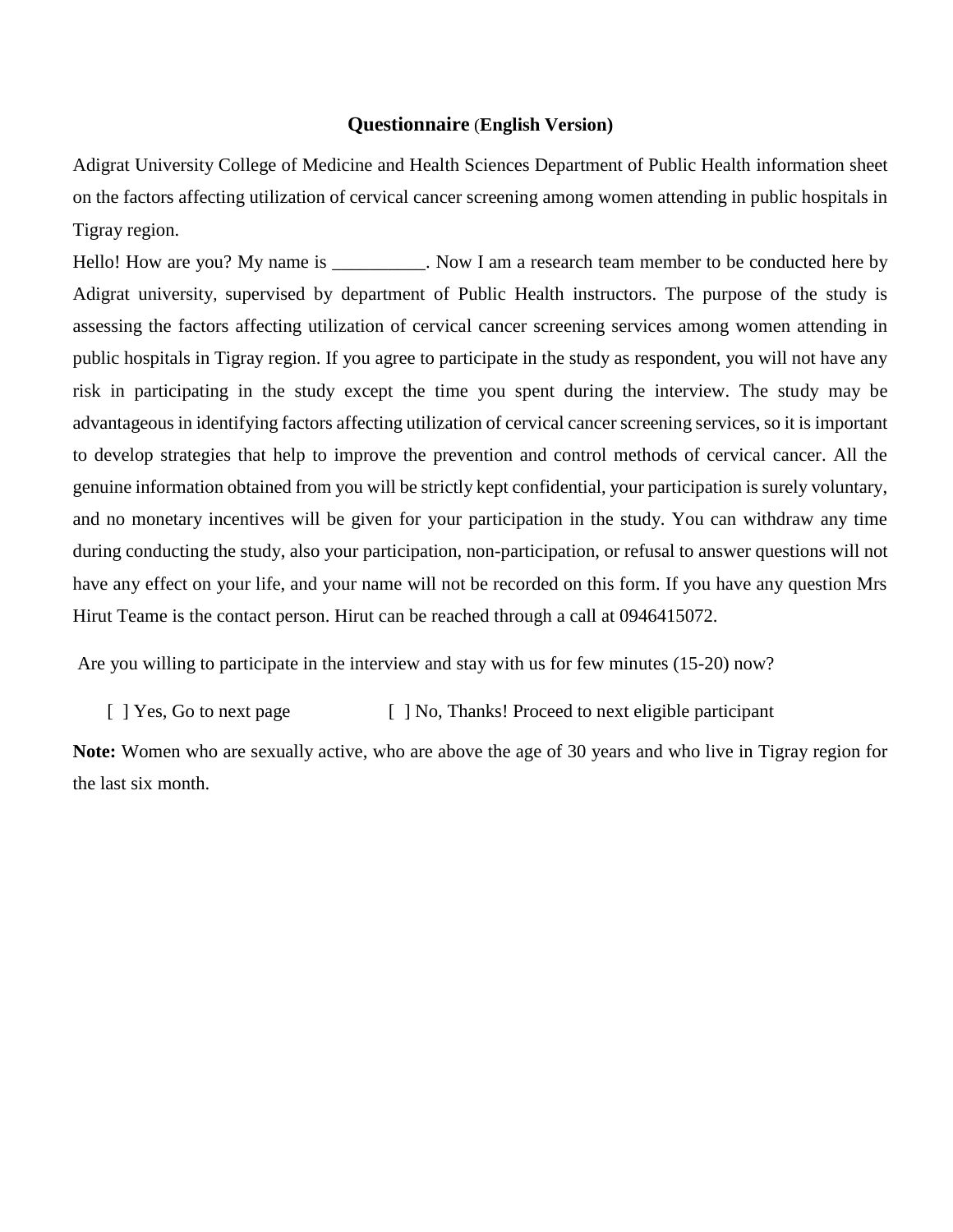### **Consent form**

I am informed that my identity and the information I give will be treated confidentially. I have also been informed that I can refuse to participate in the study or not to respond to questions if I am not interested. Furthermore, I have been informed that I can stop responding to the questions at any time in the process. I am informed that my participation, non-participation, or refusal to answer questions will not have any effect on my life. I am informed that no monetary incentives will be given for my participation in the study. I am also informed that my response will be used to develop strategies that help to improve the prevention and control methods of cervical cancer.

If the study subject agrees to participate in the study, thank her and start the interview.

Interviewer signature certifying that informed consent has been given verbally by the respondent. Interviewer's

Name\_\_\_\_\_\_\_\_\_\_\_\_\_\_\_\_\_\_\_\_\_Signature\_\_\_\_\_\_\_\_\_\_\_\_\_\_\_\_\_Date\_\_\_\_\_\_\_\_\_\_\_\_\_\_\_

**Note:** No need of enforcing the clients to be included in the study.

- 1.1. Date of interview……………………….
- 1.2. Study site……………………..
- 1.3. Code of the interview …………………………

Thank you!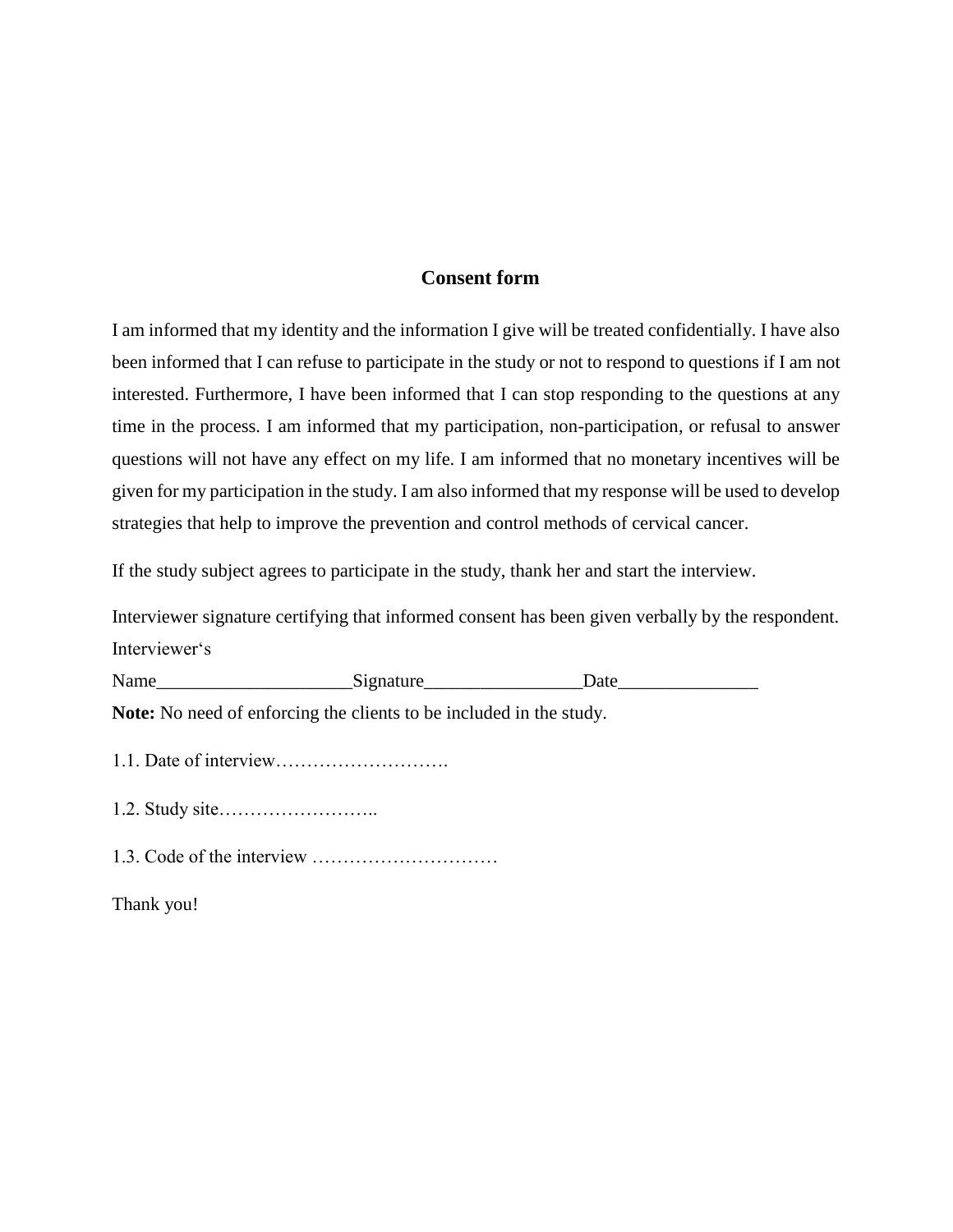#### **General information**

For each question, make a circle around the number that corresponds to the answer; fill the blanks with the answer or mark "x".

1. Participant's code number:

Women screened for cervical cancer women not screened for cervical cancer

| <b>Part 1:</b> Socio-demographic characteristics |
|--------------------------------------------------|
|--------------------------------------------------|

| Ser. No | Question                                  | Response                                | Skip |
|---------|-------------------------------------------|-----------------------------------------|------|
| 1.1     | How old are you? (completed years)        |                                         |      |
| 1.2     | What is your level of education?          |                                         |      |
|         |                                           |                                         |      |
|         |                                           |                                         |      |
|         |                                           |                                         |      |
|         |                                           |                                         |      |
|         |                                           | Preparatory or technical or vocational6 |      |
|         |                                           |                                         |      |
|         |                                           | Higher(bachelor degree and above)8      |      |
| 1.3     | What is your marital status?              |                                         |      |
|         |                                           | Married2                                |      |
|         |                                           | Widowed3                                |      |
|         |                                           | Divorced4                               |      |
| 1.4     | How old were you when you first marriage? |                                         |      |
|         | (If she is already married once)          |                                         |      |
| 1.5     | What is your current occupation status?   | House wife1                             |      |
|         |                                           |                                         |      |
|         |                                           | Merchant3                               |      |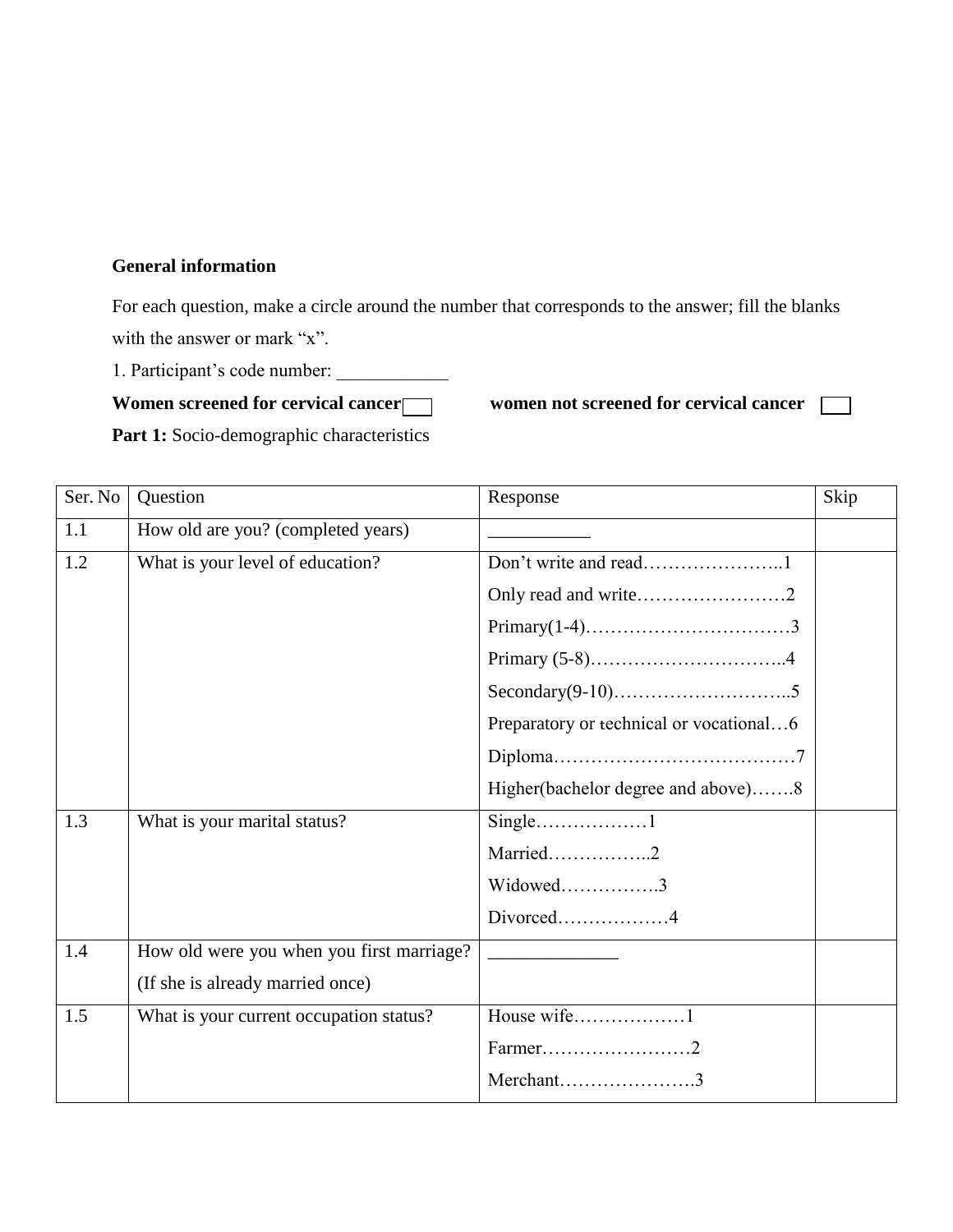|     |                                         | Daily laborer4         |
|-----|-----------------------------------------|------------------------|
|     |                                         | Governmental employee5 |
|     |                                         | Private/NGO employee6  |
|     |                                         |                        |
| 1.6 | How much is your family average monthly |                        |
|     | income(ETB)                             | Unknown1               |
| 1.7 | What is your religion?                  |                        |
|     |                                         |                        |
|     |                                         |                        |
|     |                                         |                        |
|     |                                         |                        |
| 1.8 | Ethnicity                               |                        |
|     |                                         | Amhara2                |
|     |                                         | Others3                |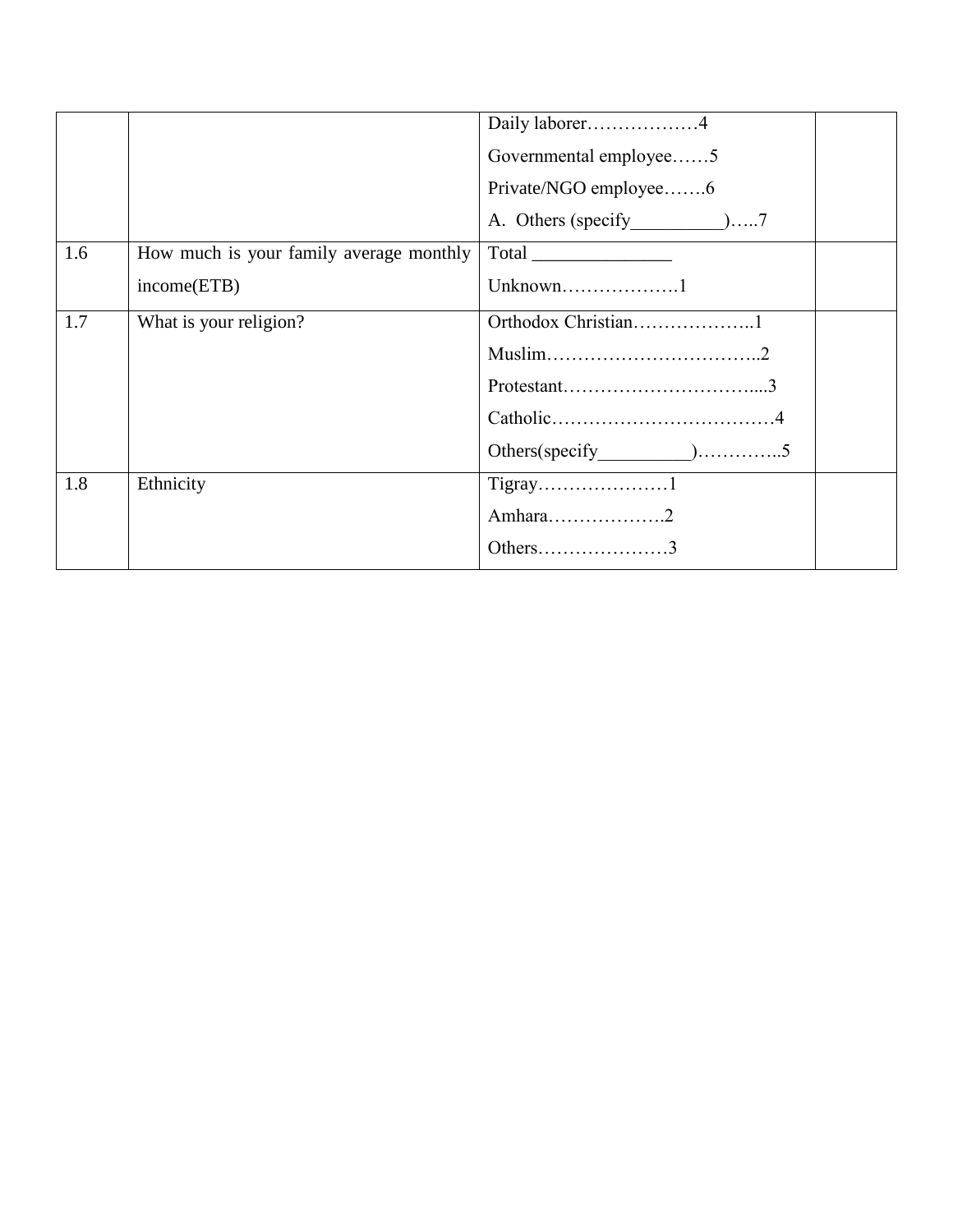### **Part II: Individual related factors**

| 2.1.  | Age at first sexual intercourse in years            | In years                          |                   |
|-------|-----------------------------------------------------|-----------------------------------|-------------------|
| 2.2.  | Have you ever been give birth?                      | $Yes.$ 1                          |                   |
|       |                                                     | $No$ 2                            |                   |
| 2.3.  | If answer for Q 2.2 yes, How many times?            |                                   |                   |
| 2.4.  | Did you ever use any contraceptive methods          | $yes$ 1                           | If no skip to 2.8 |
|       |                                                     | No2                               |                   |
| 2.5.  | If yes what type?                                   | Oral contraceptive pills1         |                   |
|       |                                                     |                                   |                   |
|       |                                                     | ${\bf Norplant}\,\,\,\,\,\,\,\,3$ |                   |
|       |                                                     |                                   |                   |
|       |                                                     |                                   |                   |
| 2.6.  | If the response to the above question is 1, for how | Years                             |                   |
|       | long did you use oral contraception?                |                                   |                   |
| 2.7.  | Are you currently using oral contraception?         | Yes1                              |                   |
| 2.8.  | Do you smoke?                                       | No2<br>Yes1                       |                   |
|       |                                                     | No2                               |                   |
| 2.9.  | Have you had a sexually transmitted infection in    | $Yes$ 1                           |                   |
|       | your lifetime?                                      | No2                               |                   |
|       |                                                     |                                   |                   |
| 2.10. | Have you been tested for HIV before?                | A. Yes<br>B. No                   |                   |
| 2.11. | If answer for $Q$ 2.10 yes, what was the result?    | A. Positive<br><b>B.</b> Negative |                   |
|       |                                                     | C. Unknown                        |                   |
| 2.12. | If answer for Q 2.11 positive, did you start        | A. Yes<br>B. No                   |                   |
|       | antiretroviral therapy?                             |                                   |                   |
| 2.13. | Do you know someone with cervical cancer            | $Yes$ 1                           |                   |
|       |                                                     | $No$ 2                            |                   |
| 2.14. | Do you have family (mother or sister) history of    | $Yes$ 1                           |                   |
|       | cervical cancer?                                    | $No$ 2                            |                   |
| 2.15. | How many sexual partners have you had in your       |                                   |                   |
|       | lifetime?                                           |                                   |                   |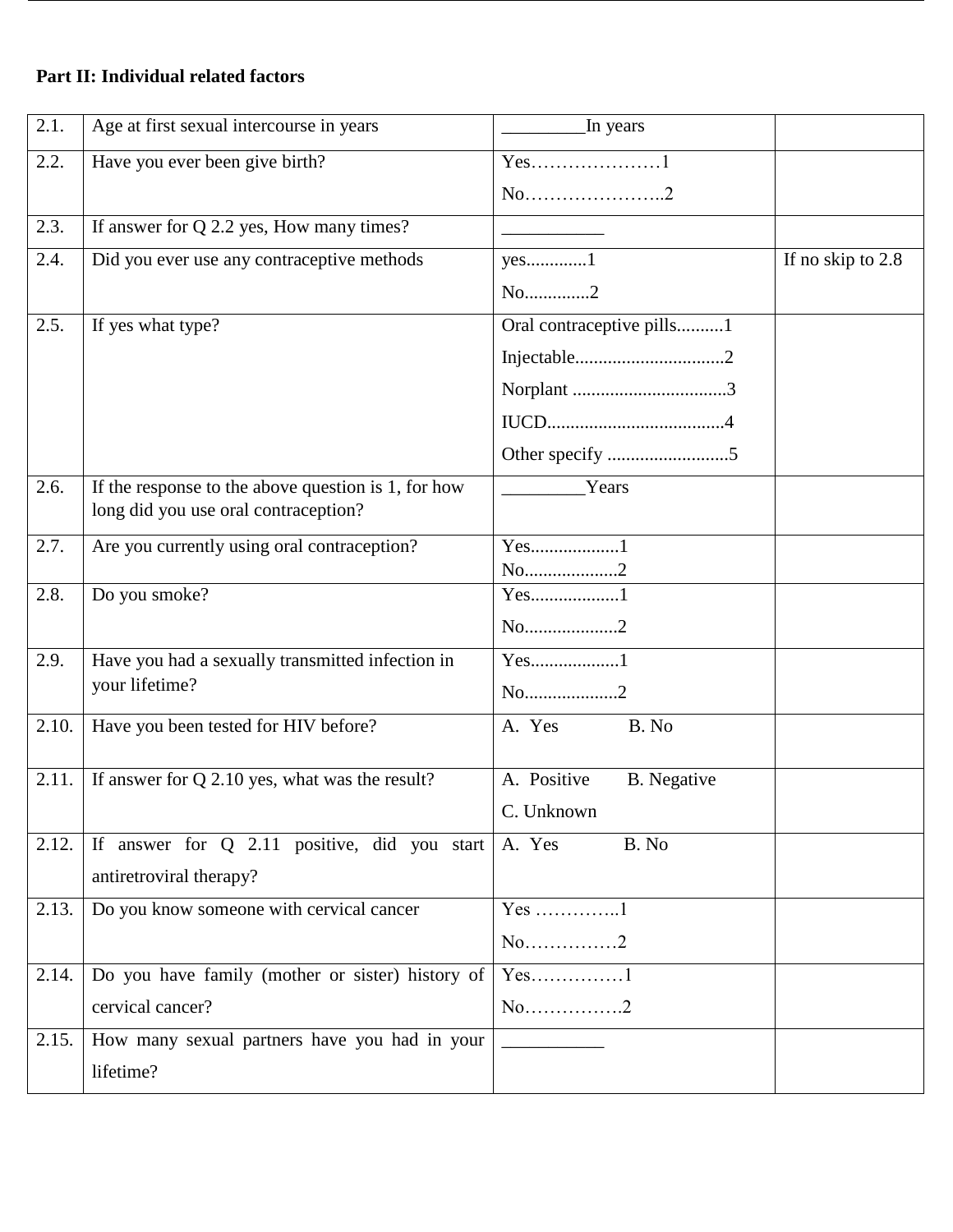| 2.16. | Does your partner have other partners? | $^{\prime}$ $\alpha$ c<br><b>UD</b> |  |
|-------|----------------------------------------|-------------------------------------|--|
|       |                                        | 10. 4                               |  |

## **Part III: Questions on knowledge about cervical cancer and screening**

| 3.1. | Have you ever heard about cervical     | $Yes.$ 1                                        | If no, end |
|------|----------------------------------------|-------------------------------------------------|------------|
|      | cancer?                                | No2                                             | the here   |
| 3.2. | first learn about<br>Where did<br>you  |                                                 |            |
|      | cervical cancer                        | Brochures, posters and other printed materials2 |            |
|      | Multiple answer possible               |                                                 |            |
|      |                                        | Family, friends, neighbors and colleagues4      |            |
|      |                                        |                                                 |            |
|      |                                        |                                                 |            |
|      |                                        | Other (please explain)7                         |            |
| 3.3. | What are the symptoms of cervical      |                                                 |            |
|      | cancer?                                | Foul smelling of vaginal discharges2            |            |
|      | Multiple answer possible               |                                                 |            |
|      |                                        |                                                 |            |
|      |                                        |                                                 |            |
| 3.4. | What are the risk factors for cervical | Acquiring HPV virus1                            |            |
|      | cancer?                                | Having multiple sexual partners2                |            |
|      | Multiple answer possible               | Early sexual intercourse3                       |            |
|      |                                        |                                                 |            |
|      |                                        | Using oral contraceptive for long time5         |            |
|      |                                        |                                                 |            |
|      |                                        |                                                 |            |
|      |                                        |                                                 |            |
|      |                                        |                                                 |            |
| 3.5. | Who vulnerable to cervical cancer      | Women>50 years of age1                          |            |
|      |                                        | Reproductive age 2                              |            |
|      |                                        |                                                 |            |
|      |                                        |                                                 |            |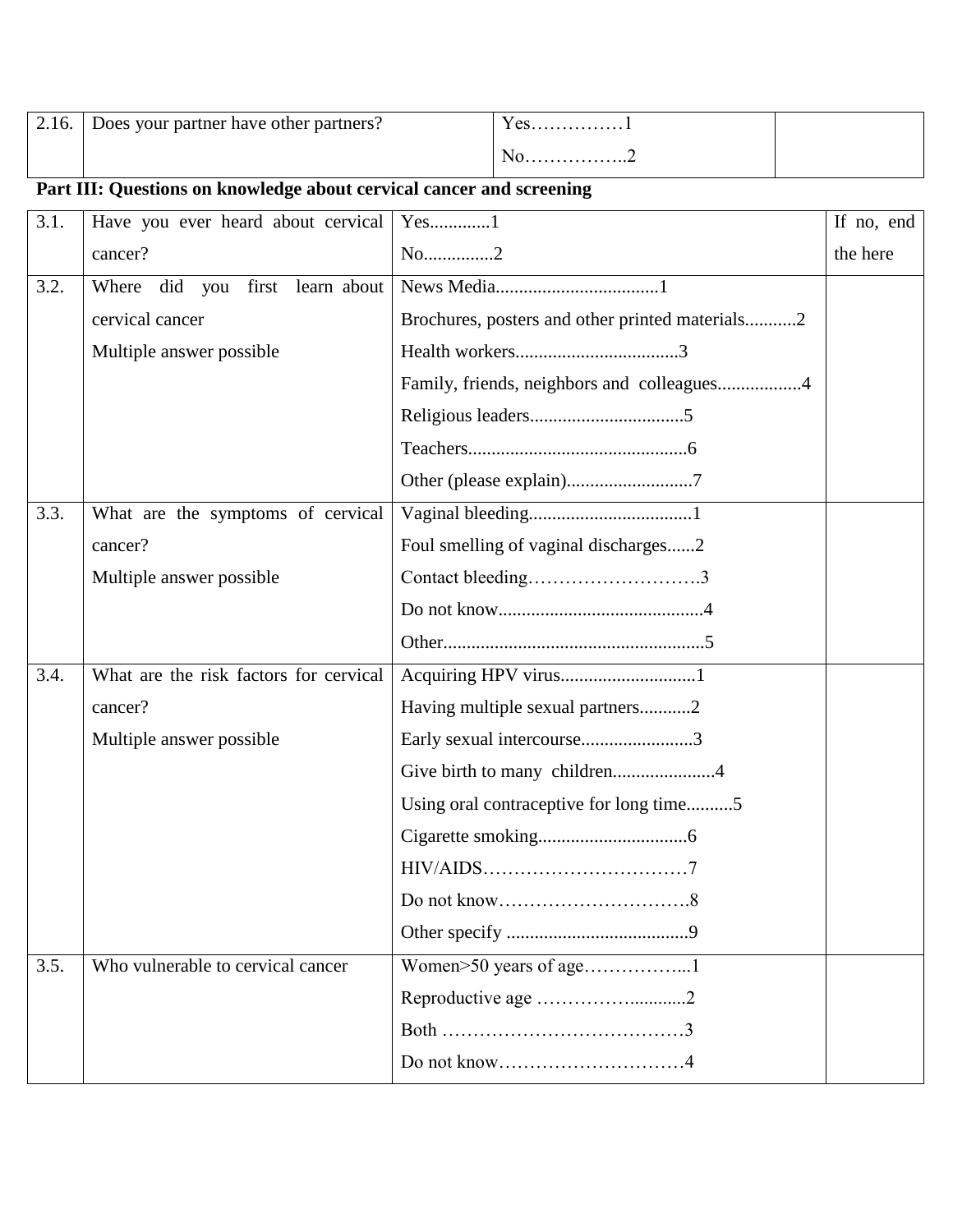| 3.6.  | How can a person prevent getting         | through vaccination of HPV vaccine1 |           |
|-------|------------------------------------------|-------------------------------------|-----------|
|       | cancer of the cervix?                    | Avoid multiple sexual partners2     |           |
|       | Multiple answer possible                 | Avoid early sexual intercourse3     |           |
|       |                                          | Avoid give birth to many children4  |           |
|       |                                          | Avoid using oral contraceptives     |           |
|       |                                          |                                     |           |
|       |                                          |                                     |           |
|       |                                          | Screening for cervical cancer7      |           |
|       |                                          |                                     |           |
|       |                                          |                                     |           |
| 3.7.  | Can cancer of the cervix be cured in its |                                     |           |
|       | earliest stages?                         | No 2                                |           |
|       |                                          | Don't know 3                        |           |
| 3.8.  | How can someone with cancer of the       |                                     |           |
|       | cervix be treated? Multiple answer       |                                     |           |
|       | possible                                 | Specific drugs given by hospital3   |           |
|       |                                          |                                     |           |
|       |                                          |                                     |           |
|       |                                          |                                     |           |
| 3.9.  | How expensive do you think cancer        |                                     |           |
|       | of the cervix treatment is in this       | It is reasonably priced2            |           |
|       | Country                                  | It is somewhat/moderately           |           |
|       |                                          |                                     |           |
|       |                                          | It is very expensive4               |           |
|       |                                          |                                     |           |
|       |                                          |                                     |           |
| 3.10. | Are there screening procedures to        | $Yes$ 1                             | If no end |
|       | detect premalignant cervical lesion?     | No2                                 | here      |
| 3.11. | Do you heard of benefits of screening    | $Yes$ 1                             |           |
|       |                                          | $No$ 2                              |           |
|       |                                          |                                     |           |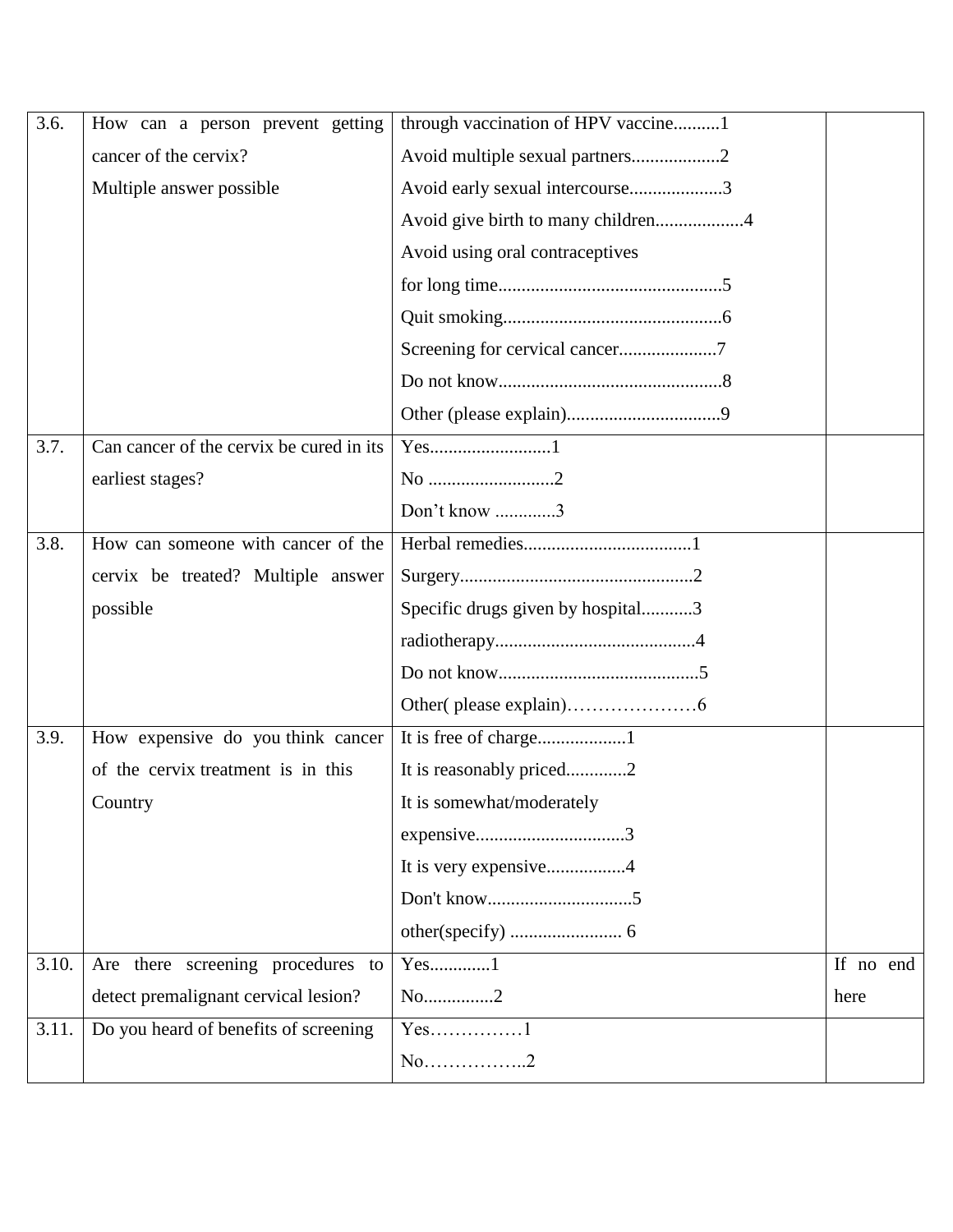| 3.12. | frequent is<br>screening<br>How<br>for |                         |  |
|-------|----------------------------------------|-------------------------|--|
|       | premalignant cervical lesion done?     | Once every three years2 |  |
|       |                                        | Once every 5 years3     |  |
|       |                                        | Don't know4             |  |
|       |                                        | Any other (mention)5    |  |
| 3.13. | Who should be screened?                |                         |  |
|       |                                        |                         |  |
|       |                                        |                         |  |
|       |                                        |                         |  |
|       |                                        |                         |  |
| 3.14. | Do you know procedures used in         |                         |  |
|       | screening for premalignant cervical    | No2                     |  |
|       | lesions?                               |                         |  |
| 3.15. | Can you mention any of the procedures  | VIA1                    |  |
|       | used in screening for premalignant     | VILI2                   |  |
|       | cervical lesions?                      | Pap Smear3              |  |
|       | Multiple answer possible               | don't know4             |  |
|       |                                        | $other$ 5               |  |

# **Part IV: Attitude Questions**

| 4.1. | Cervical cancer is highly prevalent in<br>our country and is a leading cause of<br>deaths amongst all malignancy in<br>Ethiopia. | Neither agree nor disagree3 |  |
|------|----------------------------------------------------------------------------------------------------------------------------------|-----------------------------|--|
| 4.2. | Any adult woman including you<br>can acquire cervical cancer                                                                     | Neither agree nor disagree3 |  |
| 4.3. | Cervical cancer is a killer if not<br>detected early                                                                             |                             |  |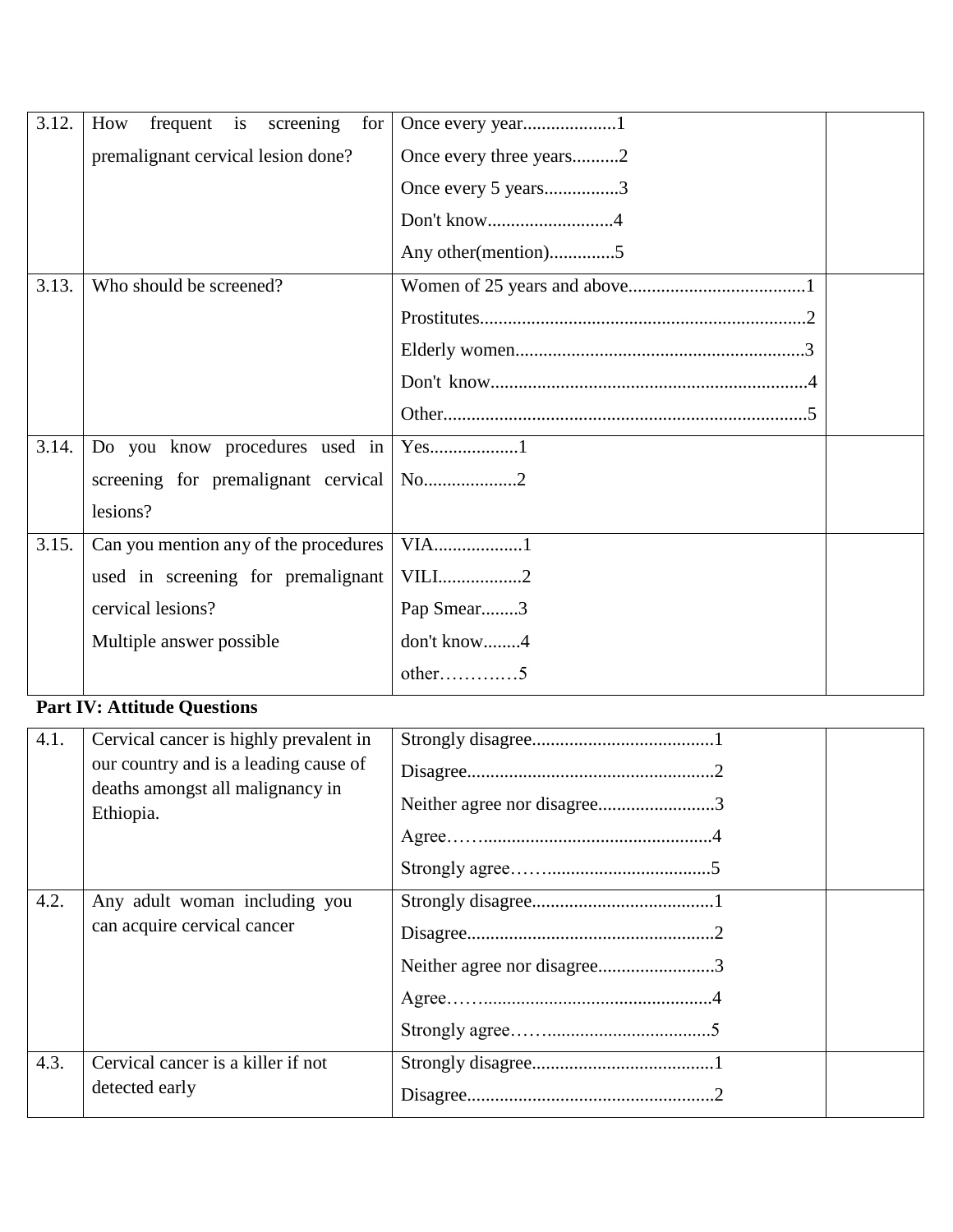|      |                                        | Neither agree nor disagree3 |
|------|----------------------------------------|-----------------------------|
|      |                                        |                             |
|      |                                        |                             |
| 4.4. | Cervical cancer cannot be transmitted  |                             |
|      | from one person to another             |                             |
|      |                                        | Neither agree nor disagree3 |
|      |                                        |                             |
|      |                                        |                             |
| 4.5. | Screening for premalignant cervical    |                             |
|      | lesions helps in prevention of         |                             |
|      | cervical cancer                        | Neither agree nor disagree3 |
|      |                                        |                             |
|      |                                        |                             |
| 4.6. | Screening causes no harm to the client |                             |
|      |                                        |                             |
|      |                                        | Neither agree nor disagree3 |
|      |                                        |                             |
|      |                                        |                             |
| 4.7. | Screening for premalignant cervical    |                             |
|      | lesions is not expensive               |                             |
|      |                                        | Neither agree nor disagree3 |
|      |                                        |                             |
|      |                                        |                             |
| 4.8. | If screening is free and causes no     |                             |
|      | harm, will you screen                  |                             |
|      |                                        | Neither agree nor disagree3 |
|      |                                        |                             |
|      |                                        |                             |
| 4.9. | It is not embarrassing to go through   |                             |
|      | screening procedure                    |                             |
|      |                                        |                             |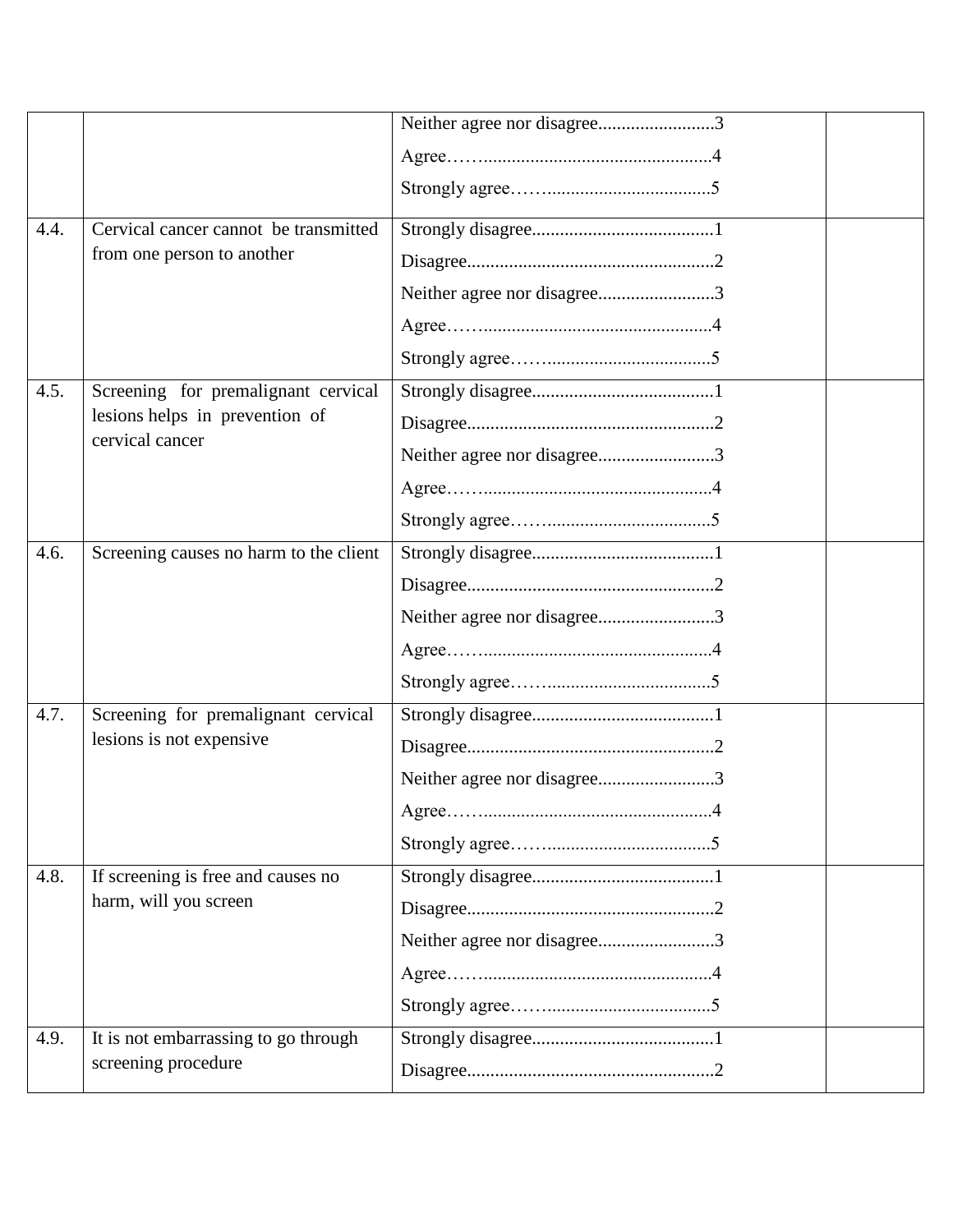| 4.10. | If you want to get a screening, will                                                 | Neither agree nor disagree3 |  |
|-------|--------------------------------------------------------------------------------------|-----------------------------|--|
|       | you allow male doctors to examine<br>your cervix                                     | Neither agree nor disagree3 |  |
| 4.11. | If you develop cervical cancer, you<br>will consult a doctor without being<br>scared | Neither agree nor disagree3 |  |

### **Part V: Questions related to not screened** for cervical cancer **before**

| 5.1. | What is the reason not screened before?       |                                         |  |
|------|-----------------------------------------------|-----------------------------------------|--|
|      |                                               | Low risk perception2                    |  |
|      |                                               | Perceived non necessity 3               |  |
|      |                                               | Husband did not agree4                  |  |
|      |                                               |                                         |  |
|      |                                               |                                         |  |
|      |                                               |                                         |  |
|      |                                               | Did not know where to go for screening8 |  |
|      |                                               | Absence of screening centers in nearby9 |  |
|      |                                               |                                         |  |
|      |                                               | Physician's non recommendation11        |  |
|      |                                               |                                         |  |
| 5.2. | did you involve spouse in making decision for | $Yes$ 1                                 |  |
|      | screening                                     | $No$ 2                                  |  |